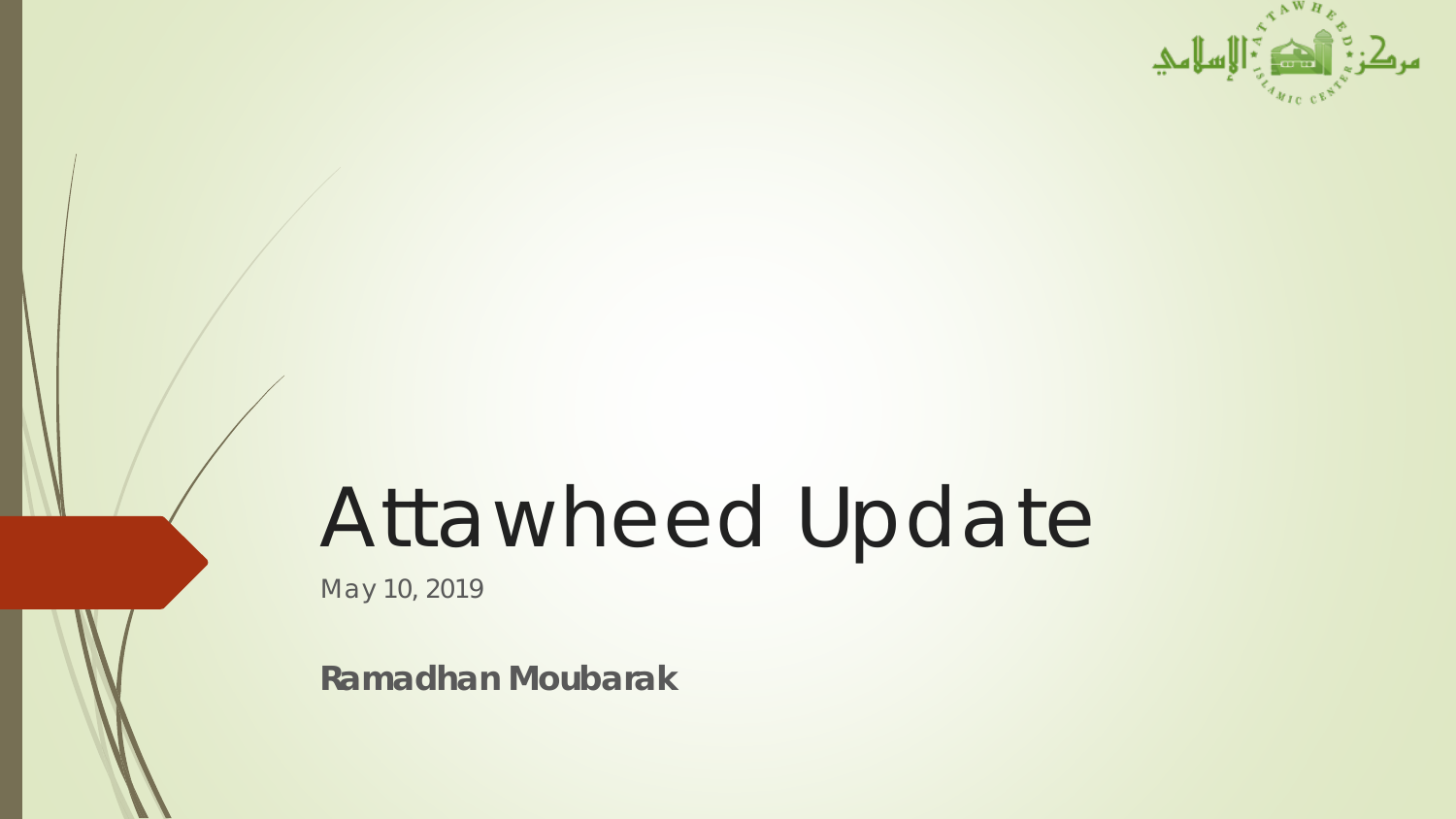

# Agenda

- **Board members**
- Committees
- School Update
- $\blacktriangleright$  Financials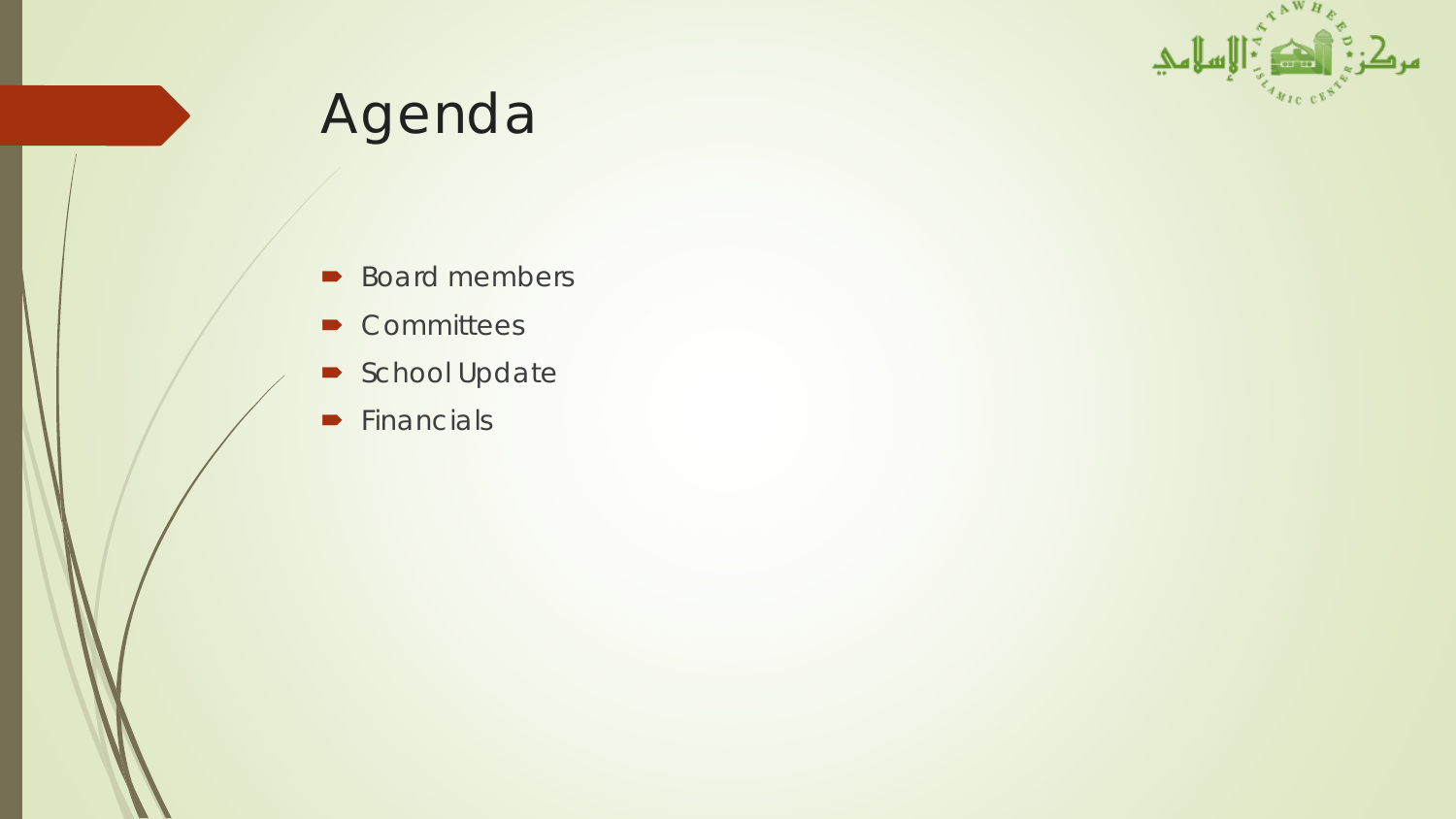

# Board

- Al-Walid Mohsen Board Member
- 
- Chokri Guetari President
- 
- Hafeez Ajenifuja → Board Member
- **Jahangir J Kabir Board Member**
- Kashif Mushtaq  **Board Member**
- Othman Muheialdin Treasurer
- Kashan Babar Secretary
- 
- Aref Al-Kamel Board Member
	-
- Edvin Music  **Vice President** 
	-
	-
	-
	-
	-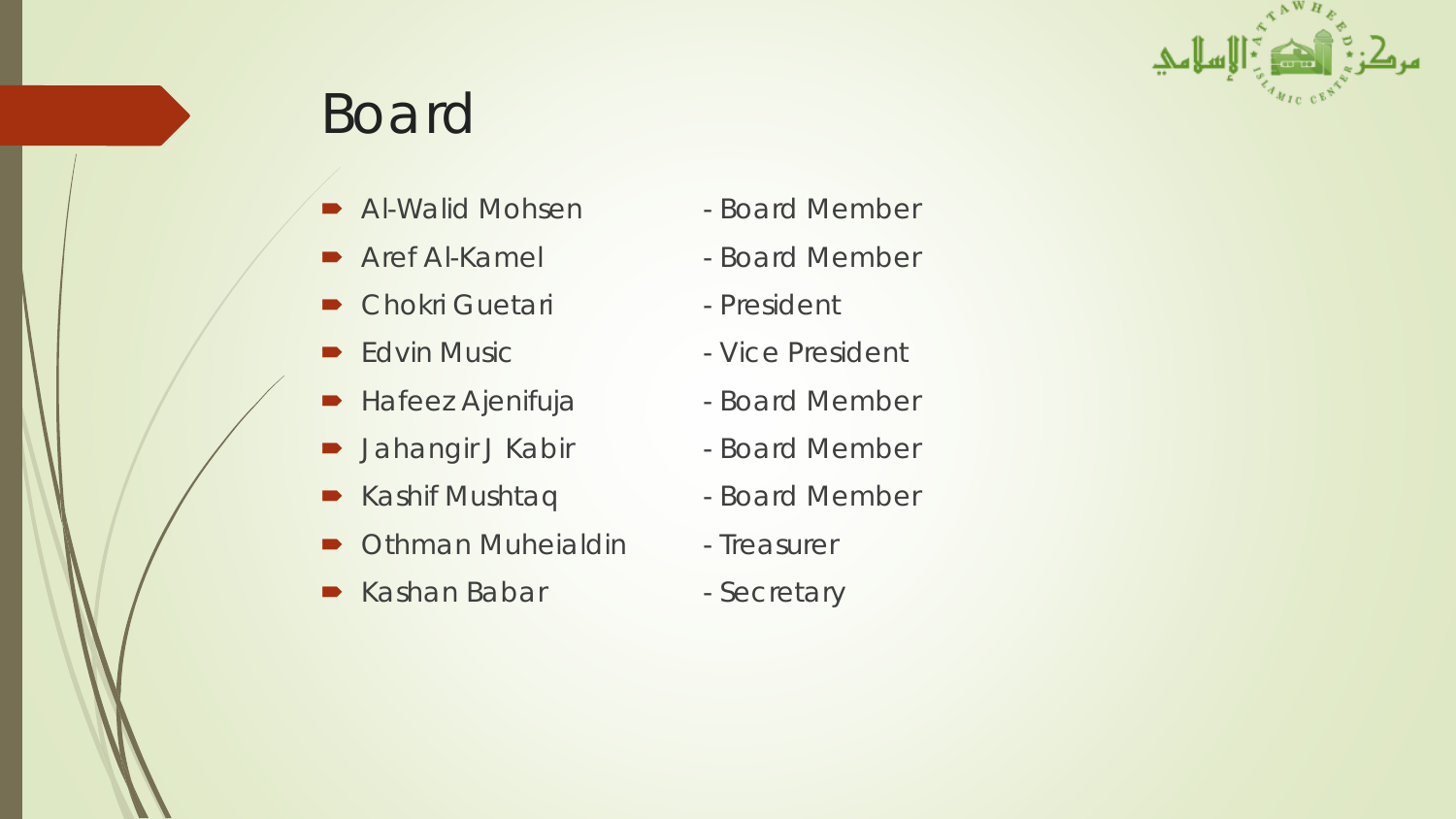

# Community Activities Committee

- Work with the community to plan and execute activities that are beneficial to all community members, and especially our kids
	- Members: Sr Afrah Committee Member

Sr Abir Sr Aisha Sr Amat Sr Anissa Sr Kanwal Sr Mikeala Sr Rabia Sr Sunddas Babysitting Sr Zara Sr Zarifa Sr Amel

Sr Amirah Committee Member Sr Bilquees Committee Member Sr Heba Committee Member Sr Salamai Committee Member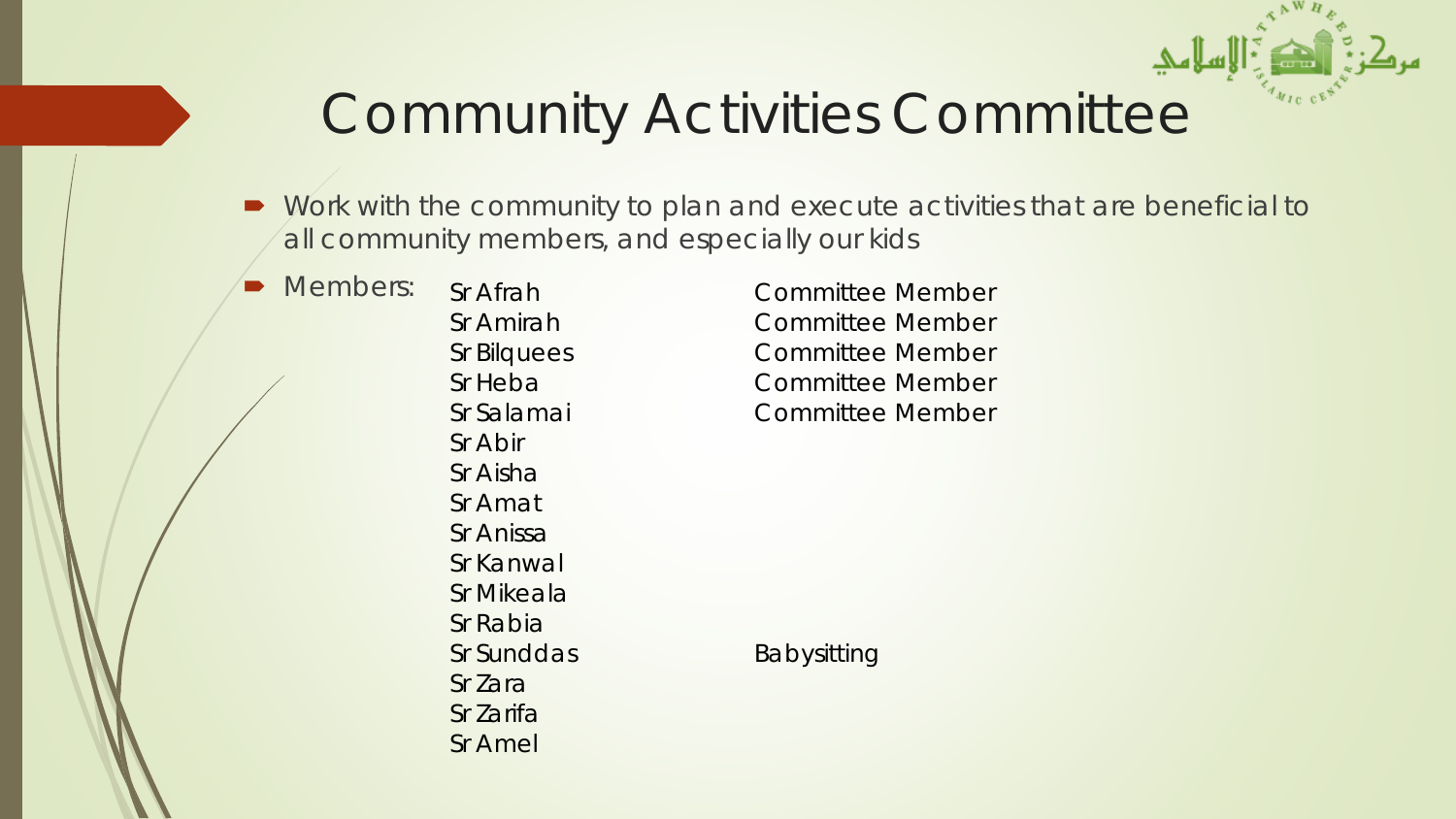# Community Activities Committee

|  | <sub>i</sub> onth          | Date              | Time           | Group w/ Activity Namee<br>Group 1: Babysitting 5 year olds<br>Group 2: 6-7 (G2) "tend to have 6 kids per week<br>Group 3: 8-11 year olds (G3) "tend to have 15 kids                                                                                                                                                                                                                                    | Details/Budget<br>(We plan to build supplies only for<br>'Friday 4 Kids' not to use sun/sat<br>school office supplies.)                                                                                                                                                                          |  |
|--|----------------------------|-------------------|----------------|---------------------------------------------------------------------------------------------------------------------------------------------------------------------------------------------------------------------------------------------------------------------------------------------------------------------------------------------------------------------------------------------------------|--------------------------------------------------------------------------------------------------------------------------------------------------------------------------------------------------------------------------------------------------------------------------------------------------|--|
|  | June (1st & 2nd) 6/1/2019  |                   | 10:00am-4:00pm | Eid Bazaar, 50% of table reservation proceeds<br>towards kids activities?                                                                                                                                                                                                                                                                                                                               | Two-day event, sold in the basement,<br>open garage door like garage sale.<br>Masjid makes money by charging<br>retailers \$10 per table. If they can't<br>afford it, they can discuss a waiver<br>with Ramadan Committee.                                                                       |  |
|  | <b>JUNE</b>                | 06/14/2019        | 9:30-10:30pm   | G2: Jazak Allah kharian Thank You cards<br>G3: Jazak Allah kharian Thank You cards                                                                                                                                                                                                                                                                                                                      | \$20, for 3D stickers and nice<br>stationary                                                                                                                                                                                                                                                     |  |
|  | <b>JUNE</b>                | 06/21/2019        | 9:30-10:30pm   | G2:Pretend It's Real Scenarios<br>G3:Bracelets/Keychains                                                                                                                                                                                                                                                                                                                                                | <b>S10</b>                                                                                                                                                                                                                                                                                       |  |
|  | <b>JUNE</b>                | 06/28/2019        | 9:30-10:30pm   | G2: Design Your Prayer Rug<br>G3: Build a Masjid from Boxes                                                                                                                                                                                                                                                                                                                                             | S5                                                                                                                                                                                                                                                                                               |  |
|  | <b>JUNE</b>                |                   |                |                                                                                                                                                                                                                                                                                                                                                                                                         | Total: \$35 - earnings from bazaar                                                                                                                                                                                                                                                               |  |
|  | <b>JULY</b>                | 07/05/2019        | 9:30-10:30pm   | G2: Pinwheel Making<br>G3: Bird Feeder Making                                                                                                                                                                                                                                                                                                                                                           | <b>S3D</b>                                                                                                                                                                                                                                                                                       |  |
|  | JULY                       | 07/12/2019        | 9:30-10:30pm   | G2: Name the Animals Like Adam<br>G3: Fill Balloons with drawn 'gifts' for Mom                                                                                                                                                                                                                                                                                                                          | S5                                                                                                                                                                                                                                                                                               |  |
|  | <b>JULY</b>                | 07/19/2019        | 9:00-10:00pm   | G2: Monster Bookmarks<br><b>G3: Perier Beeds</b>                                                                                                                                                                                                                                                                                                                                                        | \$30 mainly for perler bead templates                                                                                                                                                                                                                                                            |  |
|  | <b>JULY</b>                | 07/26/2019        | 9:00-10:00pm   | G2: Paper Tulip<br>G3: Pots of Paper Flowers                                                                                                                                                                                                                                                                                                                                                            | <b>S15</b>                                                                                                                                                                                                                                                                                       |  |
|  | JULY (26-Aug11) 07/26/2019 |                   | 4:00pm-Magrib  | Sunday School Office Rennovation<br>(refinishing the walls to remove possible led paint<br>and chipping plaster is a must. New Carpet needed.<br>This room is a health hazard. Secondary to<br>refinishing, new organiztion is needed to store more<br>supplies and have better areas to sit and work which<br>can be accomplished through the additon and<br>removal of furniture and closed shelving) | More details to come later. Timing<br>starts after summer camp before<br>sunday school year. Two weeks to<br>complete. Money needed for<br>drywall/paint/carpet. Volunteers lead<br>by Mikaela (might teach female teens<br>hand skills). New furniture to be<br>purchased used or free at best. |  |
|  | <b>JULY</b>                |                   |                |                                                                                                                                                                                                                                                                                                                                                                                                         | Total: \$80                                                                                                                                                                                                                                                                                      |  |
|  | <b>AUGUST</b>              | 08/02/2019        | 9:00-10:00pm   | G2: Old Key Windchimes<br>G3:Hafsa Says/ Simon Says                                                                                                                                                                                                                                                                                                                                                     | \$20 for windchimes                                                                                                                                                                                                                                                                              |  |
|  | <b>AUGUST</b>              | 08/09/2019        | 9:00-10:00pm   | G2: Recycled Can Wind Socks<br>G3: Cooperative Standup Popcorn                                                                                                                                                                                                                                                                                                                                          | <b>S10</b>                                                                                                                                                                                                                                                                                       |  |
|  | <b>AUGUST</b>              | 08/16/2019        | 9:00-10:00pm   | G2: Clothespin Airplanes and Tissue Paper Rainbows \$20<br>G3: Garbage Ball Balloon Bop                                                                                                                                                                                                                                                                                                                 |                                                                                                                                                                                                                                                                                                  |  |
|  | <b>AUGUST</b>              | 08/23/2019        | 9:00-10:00pm   | <b>G2: Bird Seed Ornaments</b><br>G3:Quiet Olympics                                                                                                                                                                                                                                                                                                                                                     | S5                                                                                                                                                                                                                                                                                               |  |
|  | <b>MUGUST</b>              | 08\53\5018        | 9:00-10:00pm   | G3:Quiet Olympics<br>G2: Bird Seed Omaments                                                                                                                                                                                                                                                                                                                                                             | 20                                                                                                                                                                                                                                                                                               |  |
|  |                            |                   |                |                                                                                                                                                                                                                                                                                                                                                                                                         |                                                                                                                                                                                                                                                                                                  |  |
|  | vnonai                     | 08\10\5018        | 0:00-10:00bw   | G3: Garbage Ball Balloon Bop<br>G2: Glothespin Airplanes and Tissue Paper Rainbows \$20                                                                                                                                                                                                                                                                                                                 |                                                                                                                                                                                                                                                                                                  |  |
|  | vnonai                     | 08\08\5018        | wdon-10.00pm   | G3: Cooperative Standup Popcom<br>G2: Recycled Can Wind Socks                                                                                                                                                                                                                                                                                                                                           | 2.10                                                                                                                                                                                                                                                                                             |  |
|  | vnona:                     | <b>ORIOTITOJA</b> | 500-1000bw     | G3:Hafsa Says/ Simon Says<br>EBRUINDDUNG ARM DICT 750                                                                                                                                                                                                                                                                                                                                                   | <b>SAULTON WINGSTONER</b>                                                                                                                                                                                                                                                                        |  |
|  |                            |                   |                |                                                                                                                                                                                                                                                                                                                                                                                                         |                                                                                                                                                                                                                                                                                                  |  |



إسلامي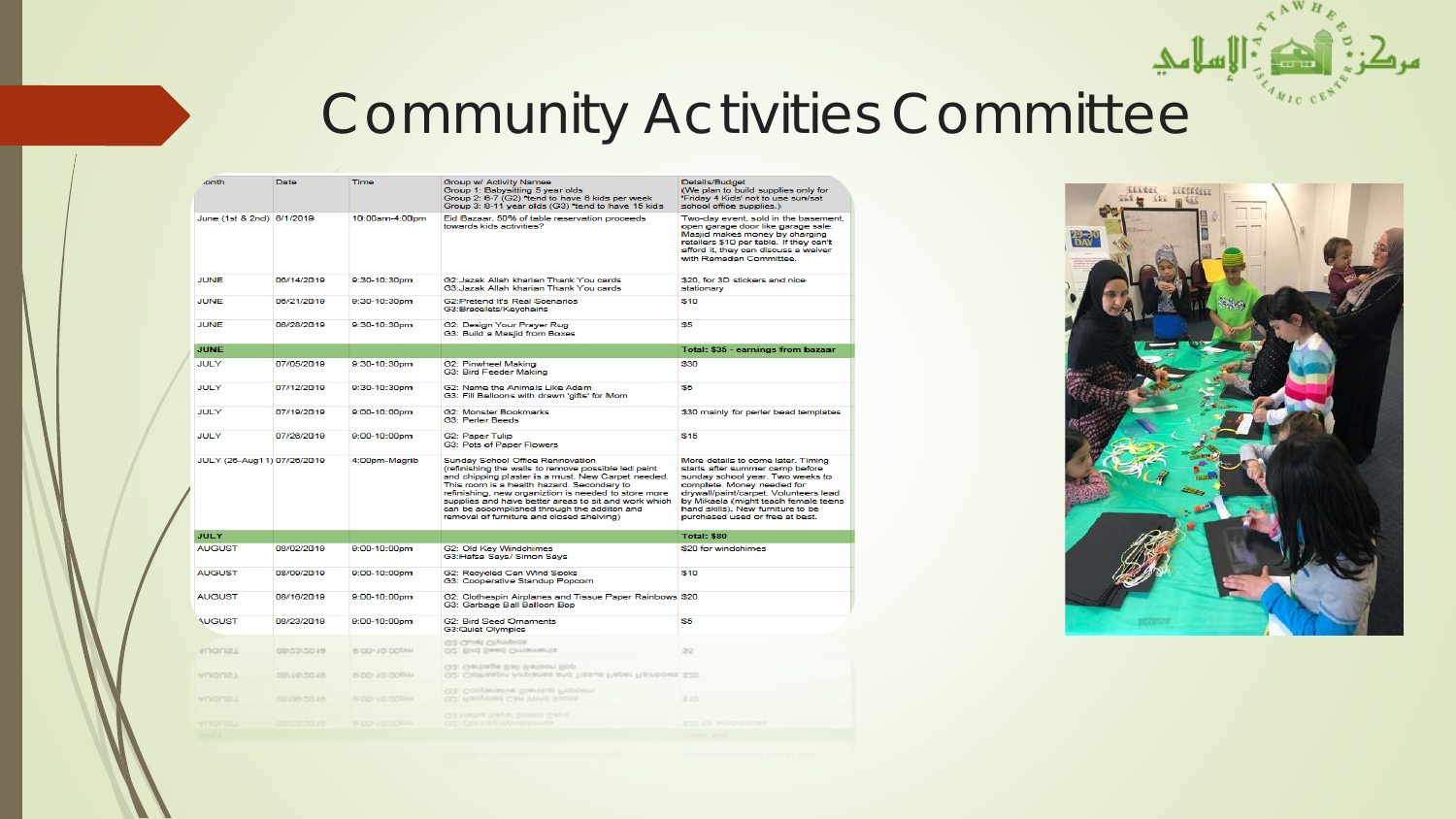

# Security Committee

- Work towards implementing security measures for the benefit of Attawheed community
- Many Members will share the list
- Contact Brs for any information or questions
	- Mohamed Senousy
	- $\blacktriangleright$  Edvin Music
	- **Kashif Mushtaq**
- Hired a Constable for the month of Ramadhan
- Installed automatic lock on main doors
- Installed security cameras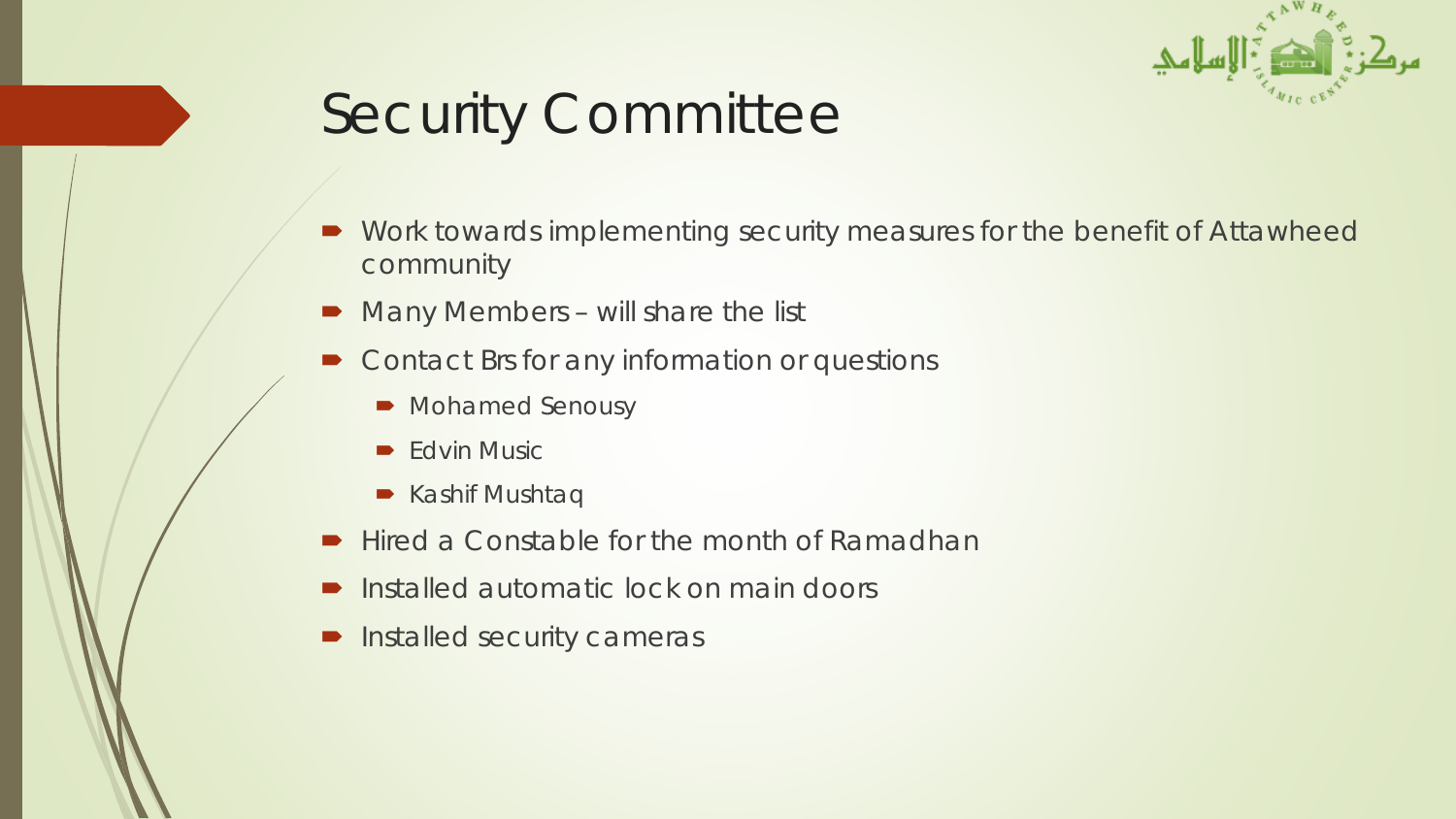### Attawheed School

- St Tahir, St Rima, St Main lead the school
- Enrolment continuing to increase
- Added Saturday sessions Fall 2017
- Summer camp planned and registration open
- Registration for next year is now open. Register online

#### Increase in Students over the years

| Year                                   | 2014 | 2015 | 2016 | 2017     | 2018   |
|----------------------------------------|------|------|------|----------|--------|
| <b>Students</b>                        | 105  | 110  | 108  | $130+45$ | 150+68 |
| Not registered due to<br>lack of space |      |      |      | O        | 15     |



#### Programs & Projects Provided

- Khutba & Adhan Competiton for Boys (Yearly)
- Community Service Project for Girls (Yearly)
- Health Class for Girls (Yearly)
- Safety Class for Levels 5 to 7
- Quran Competition (Yearly)
- Recitation Competition (Yearly)

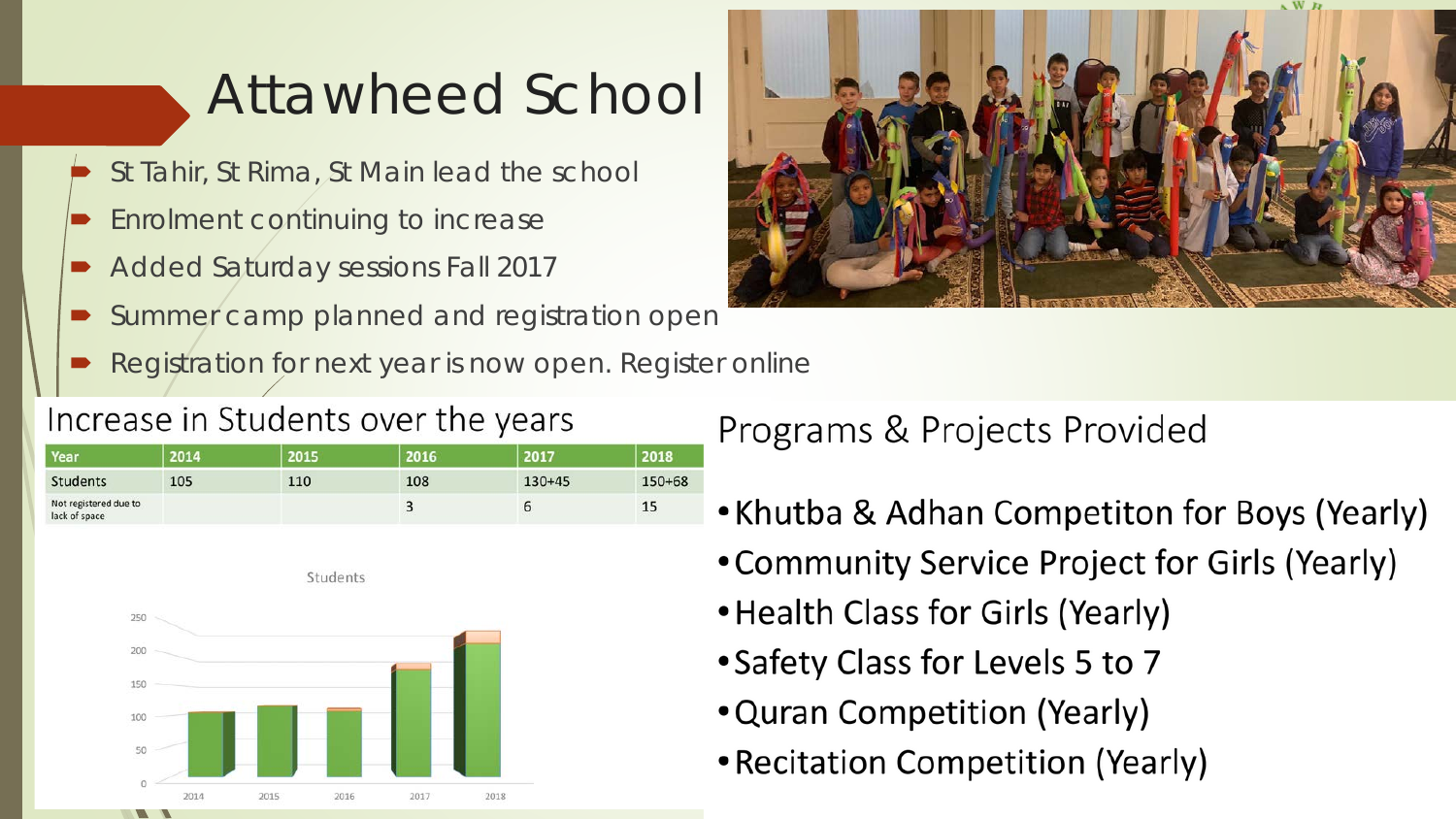

### Revenue Past 3 Years

Mesjid Income



- Source of income:
	- Collection boxes
	- **•** Website/Paypal
	- Monthly ACH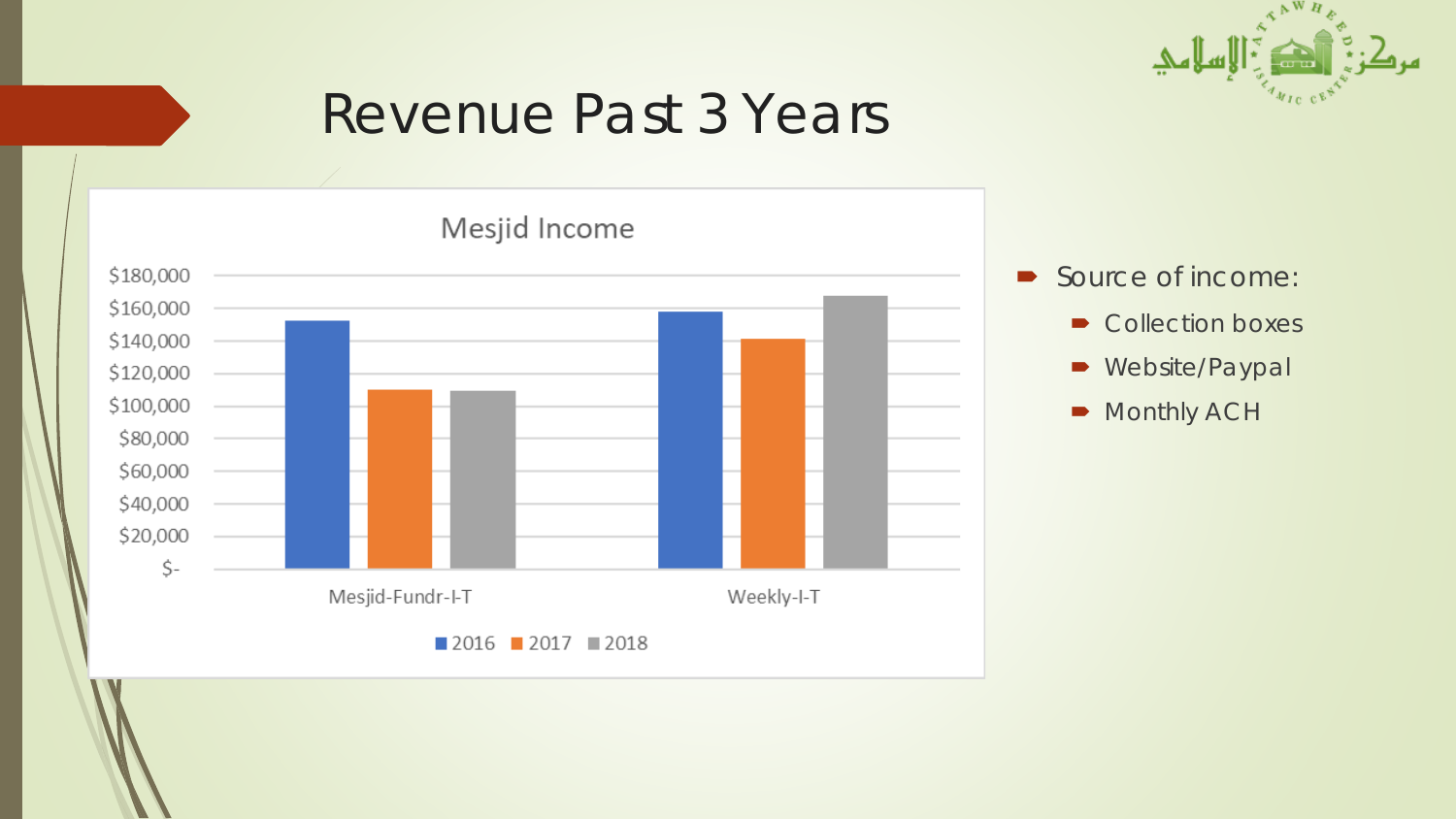

### Mesjid Expenses



- **Banquet hall floor** replacement
- Hot water system for woodu area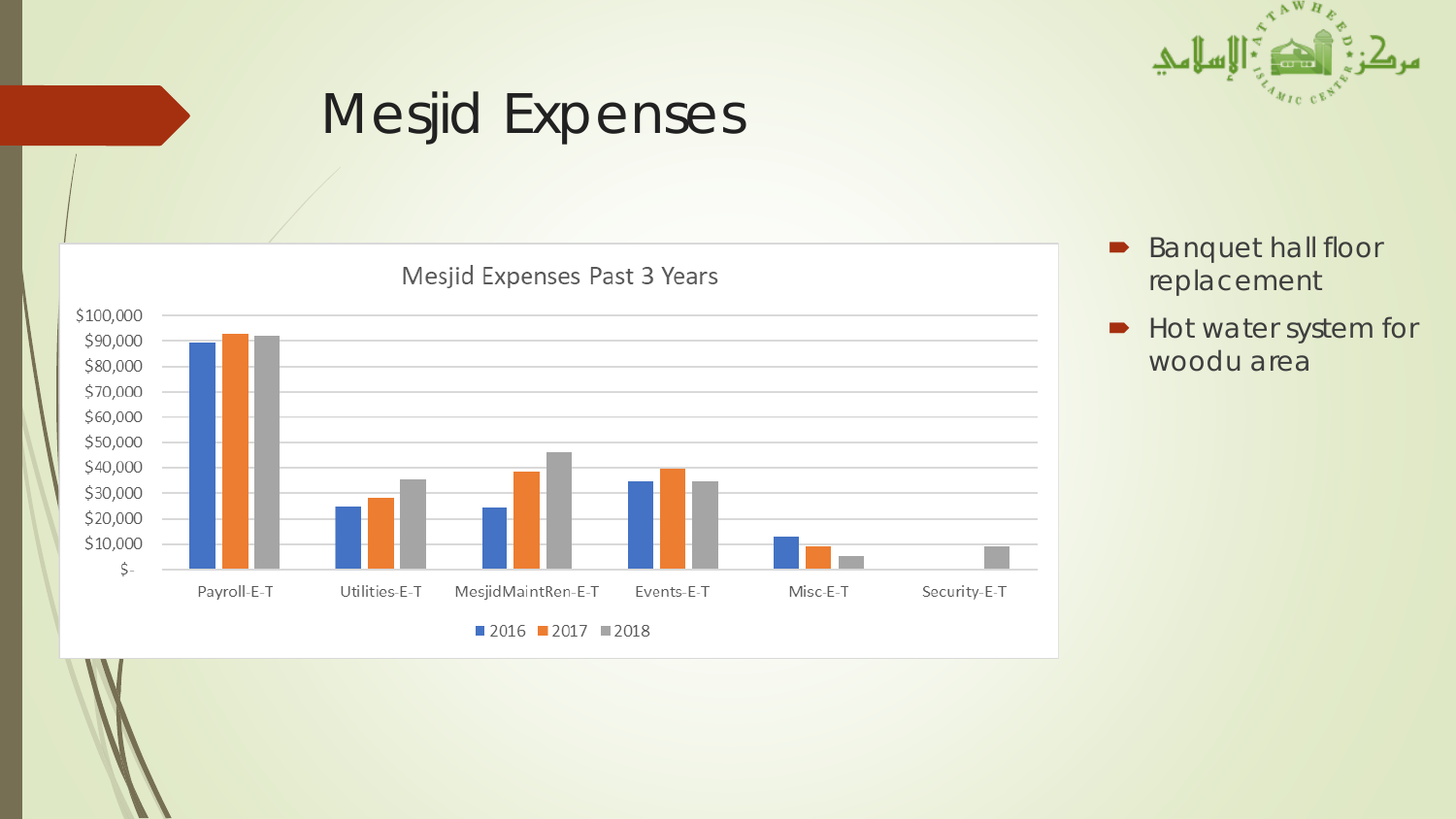

# Mesjid Revenue vs Expenses

2016 does not include 338Maint St building purchase - \$162,561

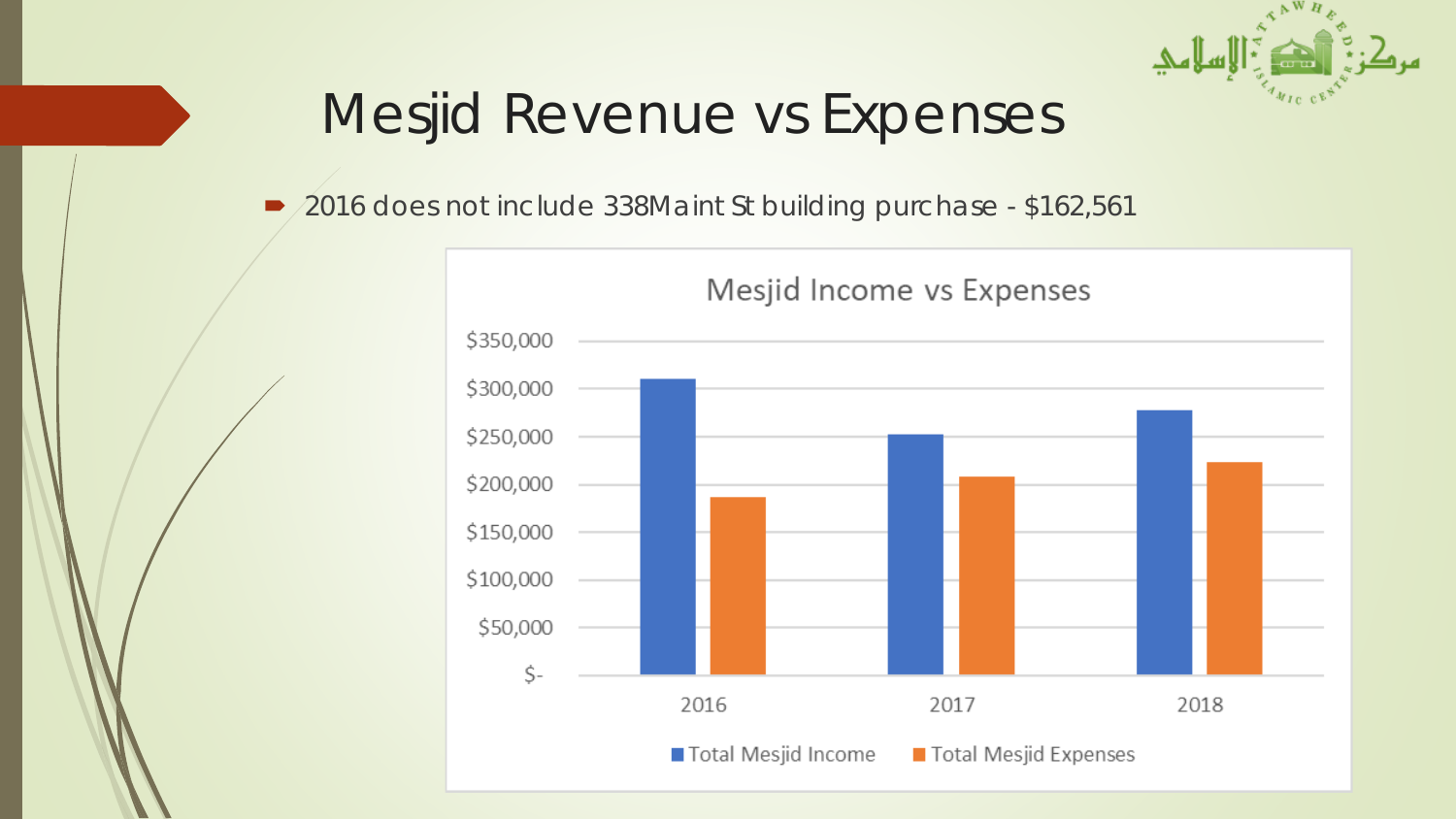

# Current Bank Balances

- General Mesjid Account \$172,266
- Cemetery Account 71,285
- Reserve Account \$81,635
- Education Account \$6,858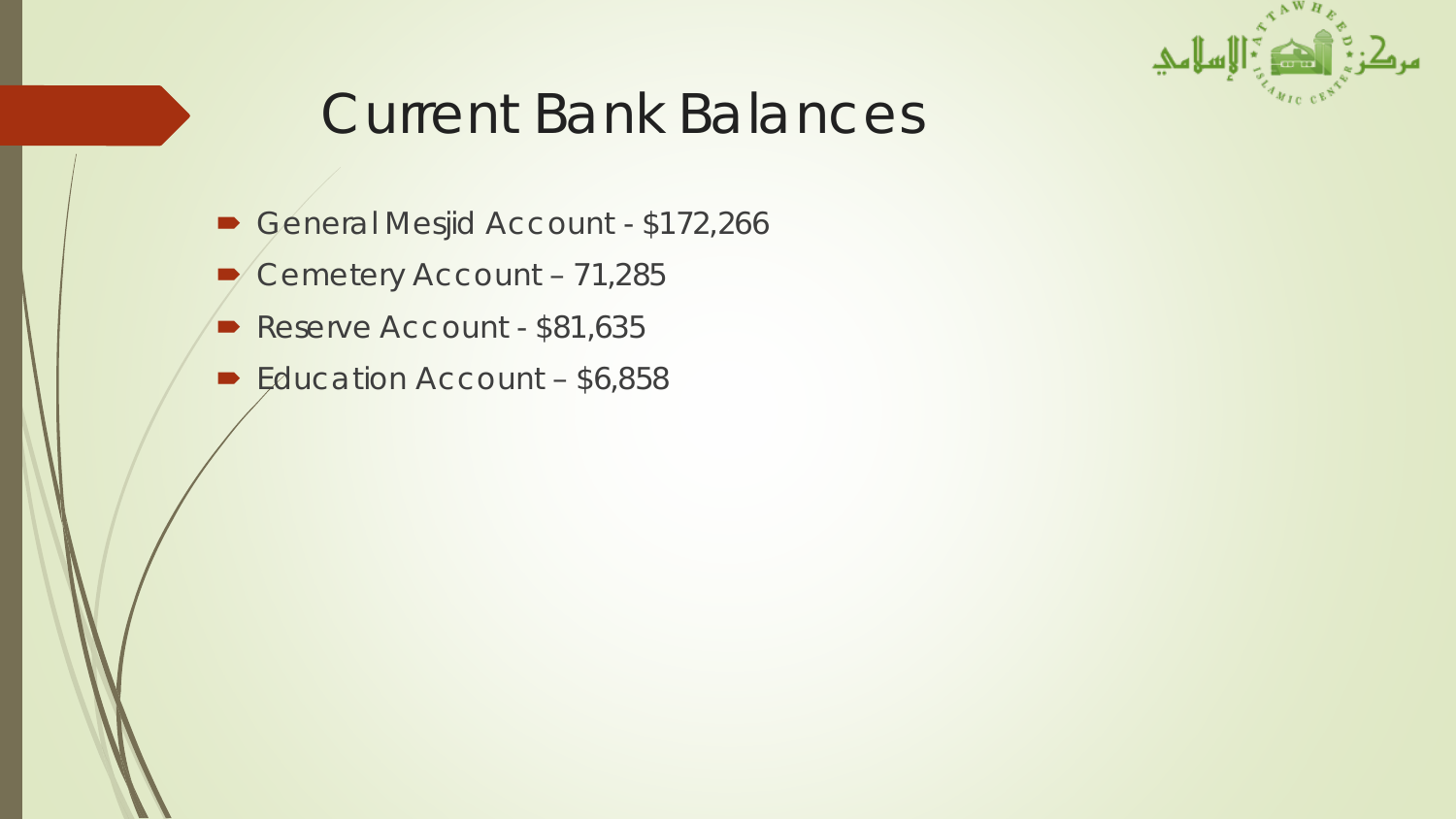

# Charity Income Past 3 Years

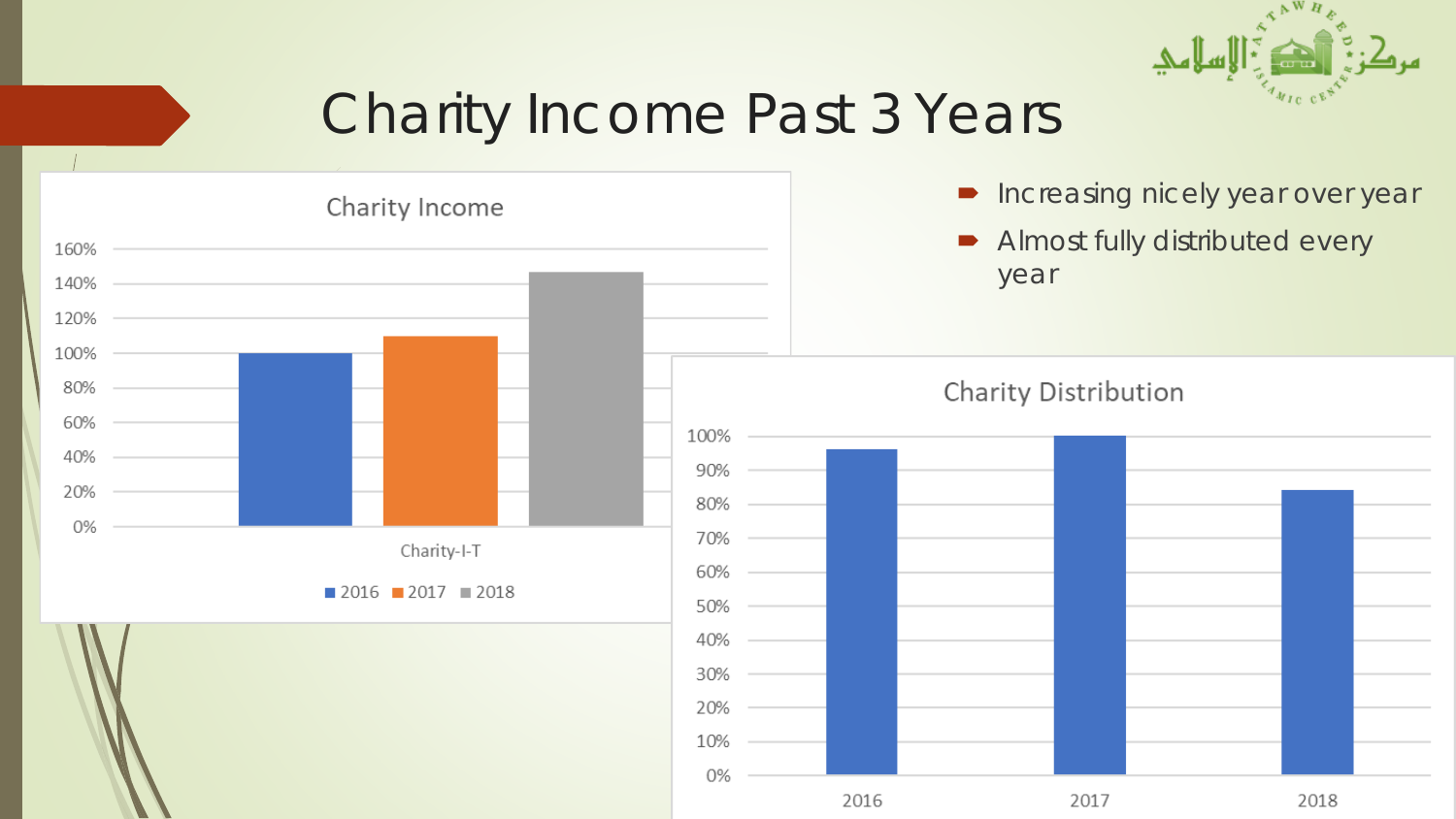

### Attawheed School

School Income



- **Head count expanding** nicely
- Registration and book fees collection is getting better
- **Expenses are increasing and** outpacing revenue